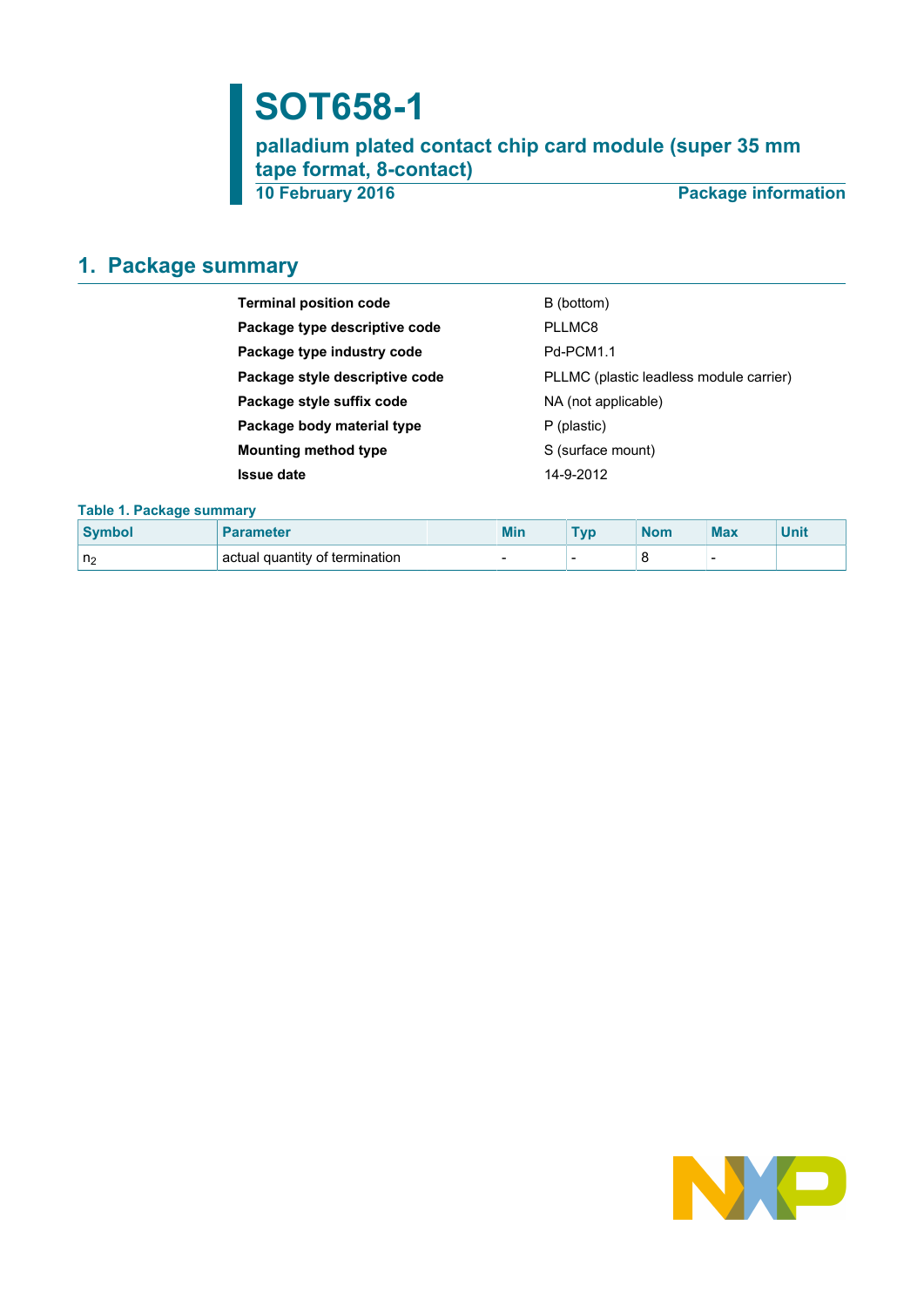### **palladium plated contact chip card module (super 35 mm tape format, 8-contact)**

# <span id="page-1-0"></span>**2. Legal information**

#### **Disclaimers**

**Limited warranty and liability** — Information in this document is believed to be accurate and reliable. However, NXP Semiconductors does not give any representations or warranties, expressed or implied, as to the accuracy or completeness of such information and shall have no liability for the consequences of use of such information. NXP Semiconductors takes no responsibility for the content in this document if provided by an information source outside of NXP Semiconductors.

In no event shall NXP Semiconductors be liable for any indirect, incidental, punitive, special or consequential damages (including - without limitation lost profits, lost savings, business interruption, costs related to the removal or replacement of any products or rework charges) whether or not such damages are based on tort (including negligence), warranty, breach of contract or any other legal theory.

Notwithstanding any damages that customer might incur for any reason whatsoever, NXP Semiconductors' aggregate and cumulative liability towards customer for the products described herein shall be limited in accordance with the *Terms and conditions of commercial sale* of NXP Semiconductors.

**Right to make changes** — NXP Semiconductors reserves the right to make changes to information published in this document, including without limitation specifications and product descriptions, at any time and without notice. This document supersedes and replaces all information supplied prior to the publication hereof.